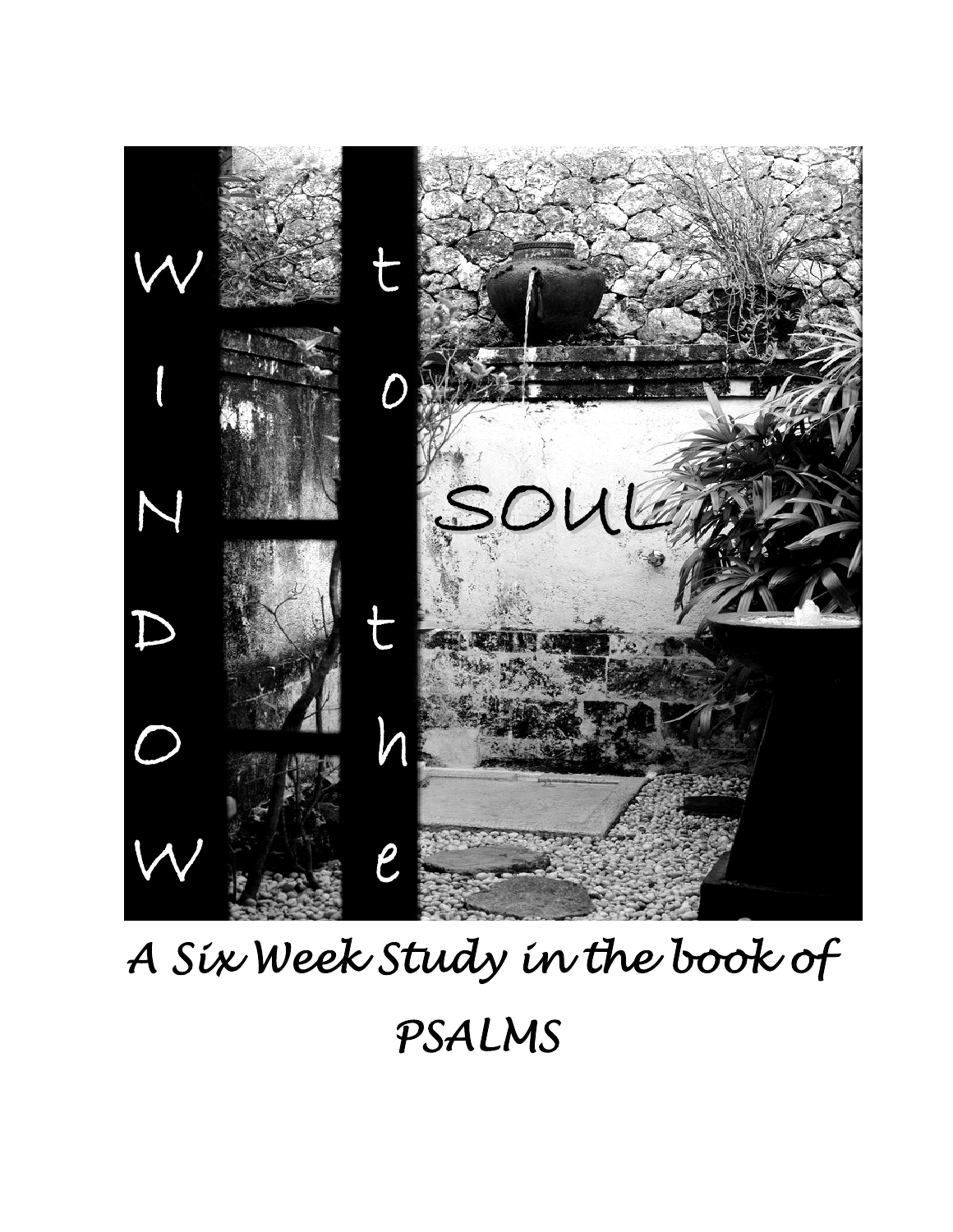## **Window to the Soul: A Six Week Study in the Book of Psalms**

*Since the inception of the Church, the psalms have been the sweet hymnbook by which God's people have praised him for His goodness, kindness and Glory. They contain words of comfort*  in times of pain and encouragement for those who suffer. They are an example to us of how to *be authentic in our struggles and honest in our failures, while always trusting Him to restore our souls. More than communicating a story, the psalms communicate experience, feeling, and emotion. As you study, remember that "The word of God is living and active…it judges the thoughts and attitudes of the heart" (Hebrews 4:12). God's Word touches the depths of our souls, and leads us to the one who has all we need. Whether you are in a season of pain or sweet blessing, you can find rest as you read and study…* 

## *The Psalms.*

*Session 1: Psalm 100 The Elements of a Psalm* 

*Session 2: Psalm 100, Jonah 2 Psalms of Praise* 

*Session 3: Psalms 22, 80 Psalms of Lament* 

*Session 4: Psalm 51 Psalms of Penitence* 

*Session 5: Psalms 96, 99 Psalms of Kingship* 

*Session 6: Chapters 1, 19 Psalms of Wisdom*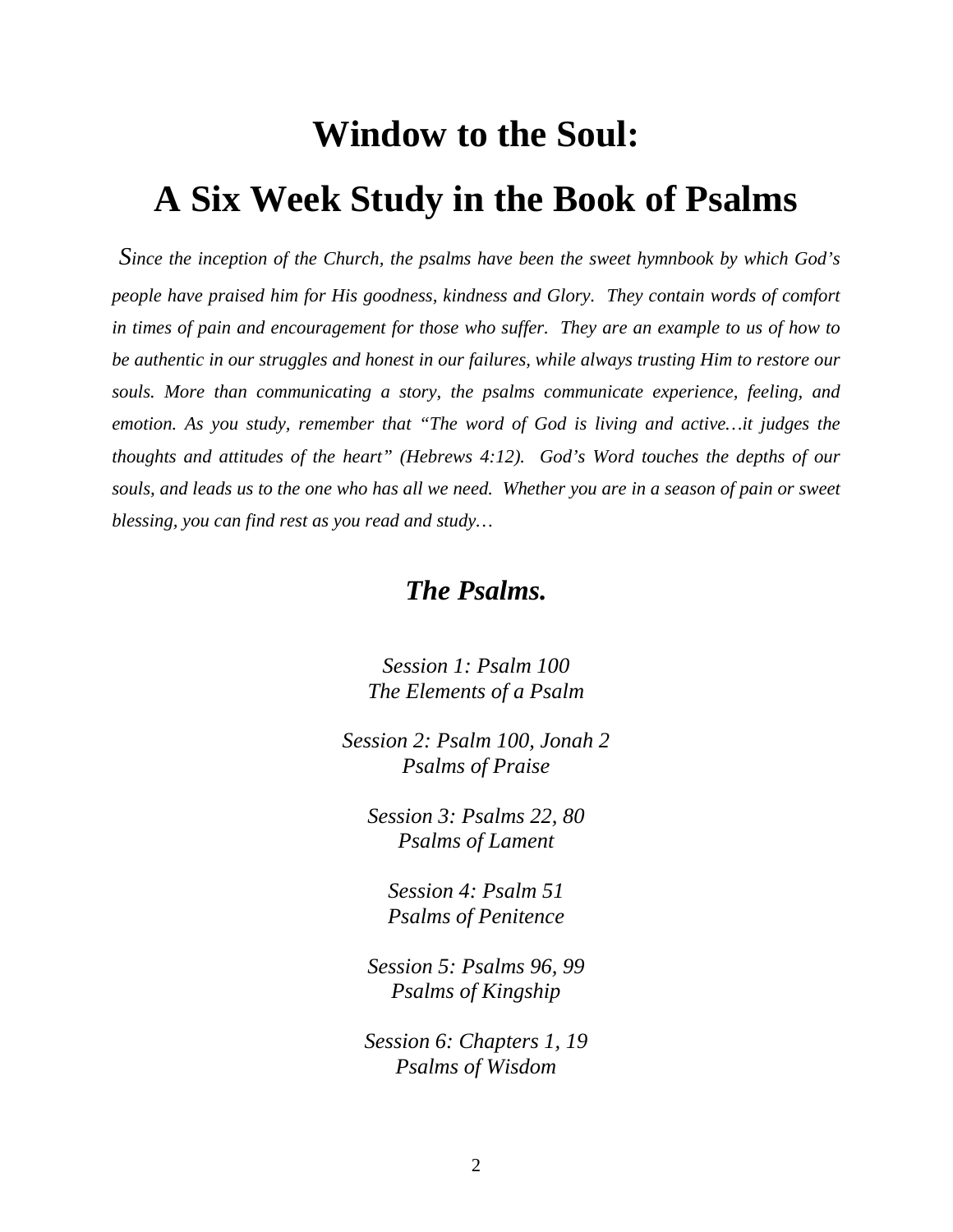## **Session 1: Psalm 100**



**The** Elements **of a Psalm** 

#### Helpful Hints:

- o The English word "psalms" is a Greek word simply spelled in Roman letters. The Greek word originally meant a striking or twitching of the fingers on a string. Eventually it became, "pulling or playing a stringed musical instrument." So the meaning of the Greek title of the book is "sacred songs sung to musical accompaniment." The Hebrew title for the book means "praises." Therefore, the Greek title points to *music*, while the Hebrew title points to *praise*. A psalm is a poem that is sung as an expression of praise to God.
- o Many psalms contain a *superscription* that might contain musical directions, notes on how to perform the psalm, historical settings and possibly suggestions of authorship.
- o The Hebrew superscription *mizmor ledavid* is often found in the psalms. It might indicate Davidic authorship.
- 1. A Psalm is poetic and often repetitive.

"Most emphatically the Psalms must be read as poems; as lyrics, with all the licenses and all the formalities, the hyperboles, the emotional rather than logical connections, which are proper to lyric poetry. They must be read as poems if they are to be understood; no less than French must be read as French or English as English, otherwise we shall miss what is in them and think we see what is not." $\sim$  -- C.S. Lewis

 What are some different types of literature that are included in Scripture? Why is it important that we read each type as it was intended?

 2. The Psalms make use of a literary device called parallelism. Concepts are repeated with art, analogy or image OR by saying the same thing in a different way. Jesus also used this often. For example, "Ask and it will be given to you; seek and you will find; knock and the door will be opened to you."

 Why was the repetitive and musical nature of the psalms important in a mostly oral culture? Why do you think Jesus made use of parallelism (repetition)?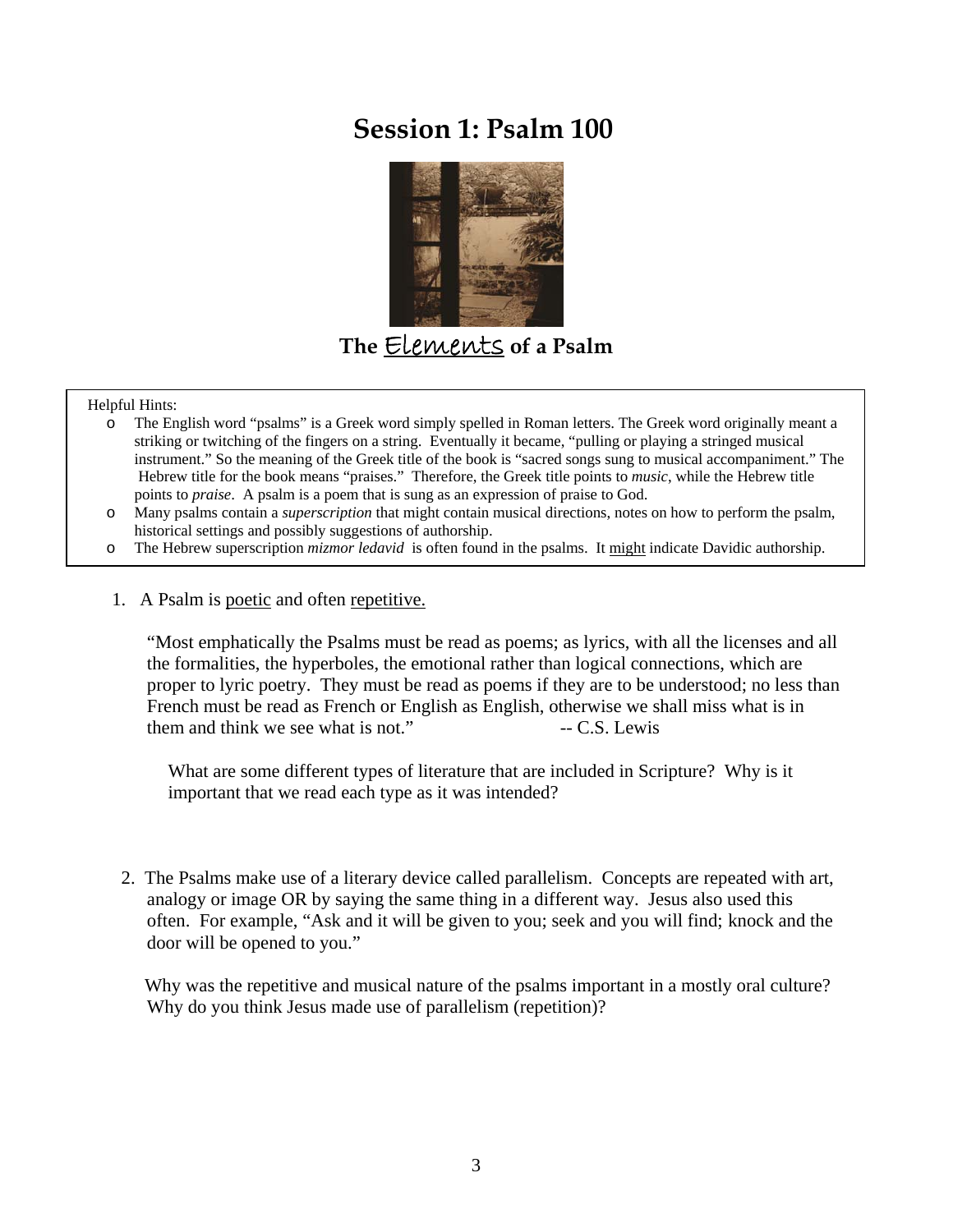3. A Psalm combines honesty with the unchanging truth of God.

"O my God, I cry out by day, but you do not answer, by night, and am not silent. *Yet* you are enthroned as the Holy One; you are the praise of Israel." - Ps. 22

What does David honestly communicate to the Lord? What does the *yet* symbolize?

4. A Psalm communicates experience.

Poetry does not always have a "pretty" sound or a clear message. Many of the psalms have a message, but they first and foremost communicate the experience of the author.

What does God's use of poetry for revelation tell us about experience? Why is the value of experience such a hot topic among evangelicals?

5. A psalm expresses emotion.

What emotions are conveyed in Psalm 100?

What words in the psalm are indicative of these emotions?

- 6. Read Psalm 100 (on page 5). How do you see each of the four elements of a psalm expressed?
	- a. What makes it poetic? What is repeated?
	- b. What honesty or unchanging truth do you see?
	- c. What is the experience being communicated?
	- d. What is the prominent emotion of the psalm?

## **Take it to Work**

What line from Psalm 100 can you meditate on today to be a source of joy in your office?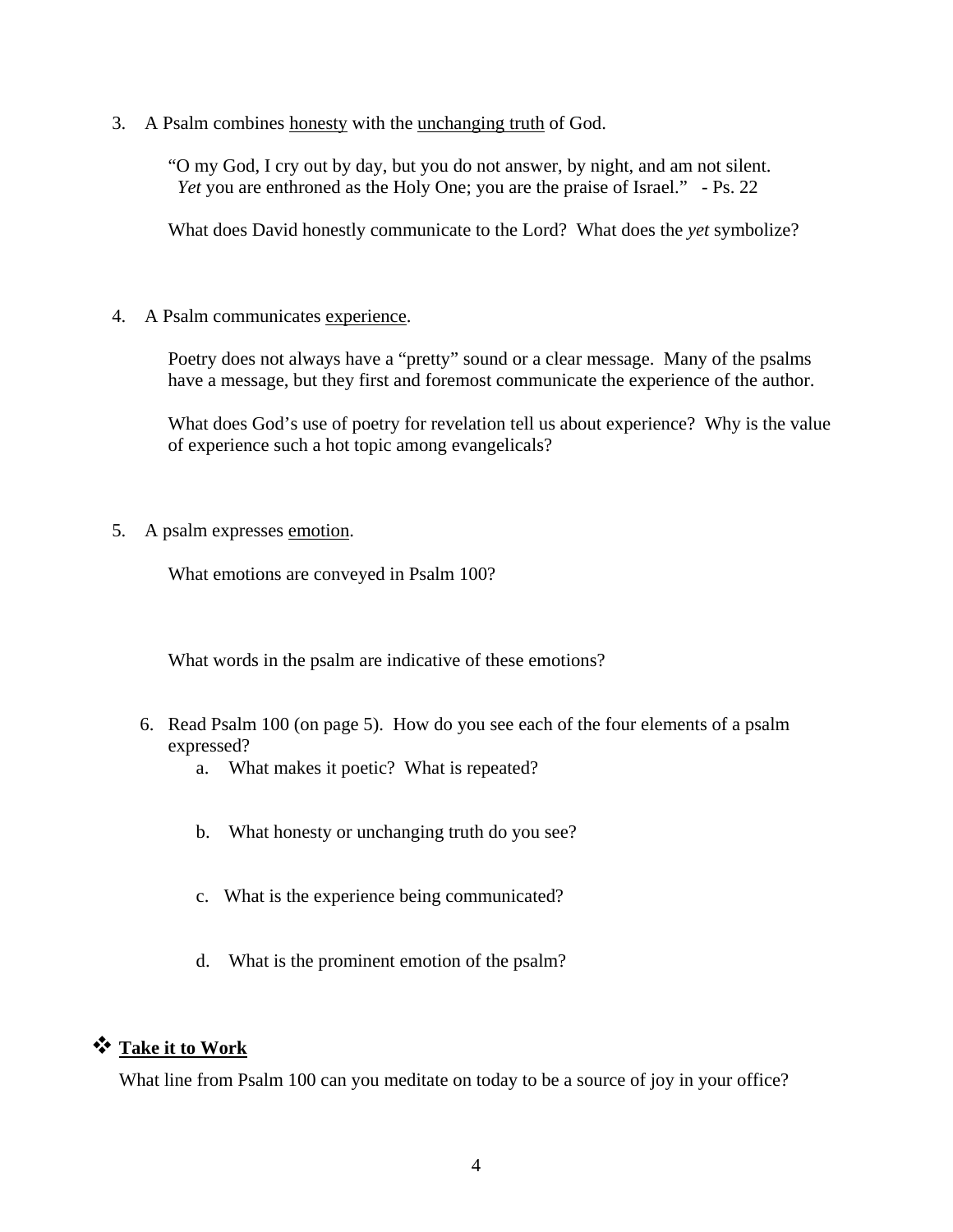## **Session 2: Psalm 100, Jonah 2**



## Psalms of **Praise**

#### Helpful Hints:

- 
- o The Hebrew title for the book of psalms, Tehillah, means "praises."<br>
o There appears to be no word for "thank you" in Biblical Hebrew. all There appears to be no word for "thank you" in Biblical Hebrew, although present day Israeli Hebrew has developed one. There are over 20 Hebrew words for praise. People told each other what God had done instead of just saying "thank you, God." The words translated for "thanks" in our English Bibles are translations of these different words for "praise."
- o Hallelujah is a combination of a word for praise, "Hallel" and a shortened version of "Yahweh," Israel's covenant name for God. It means "Praise Yahweh!"
	- 1. Praise and thanksgiving are both key Biblical themes. Hebrew scholar Ron Allen writes, "Compare and contrast the two words "praise" and "thanksgiving." The former is an Old Testament term, the latter is a New Testament term. The New Testament scriptures regularly speak of thanksgiving that can be done in one's heart and in private, even "in a closet." But these passages are using Greek terms, not Hebrew. All of the Hebrew terms for praise have about them a *public* and *vocal* nature. In contrast then, thanksgiving may be silent and private; praise must be vocal and public. Both must be intense and genuine."

According to Dr. Allen, Biblical praise is always \_\_\_\_\_\_\_\_\_\_\_\_\_\_\_\_\_\_\_\_\_\_\_\_\_\_\_\_\_\_.

- 2. With this distinction in mind…
	- a) Write about a time you expressed praise of God.
	- b) Write about a time you expressed thanksgiving to God.
- 3. Technically, Psalm 100 can be further clarified as a psalm of *descriptive* praise. What does it describe?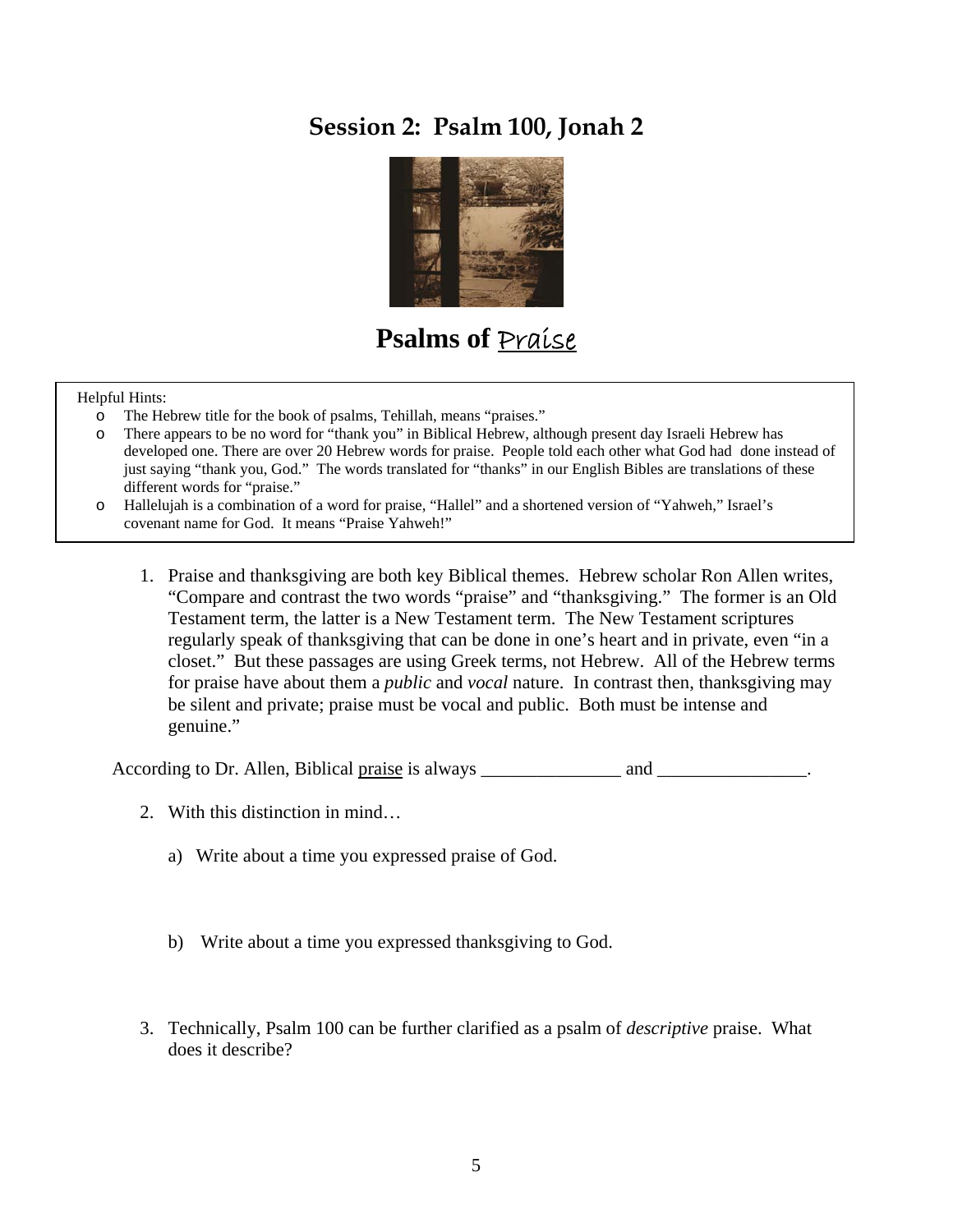- 2. Psalm 40, on the other hand is a psalm of *declarative* praise. Look at the first three verses of Psalm 40. How do these verses differ from the descriptive praise of Psalm 100?
- 3. Psalms are not restricted to the book of Psalms. Jonah 2 is an example.
	- a.) What elements of a psalm do you notice in Jonah 2?
	- b.) Is this a psalm of Descriptive or Declarative praise? Why?
- 4. Historically, why was it important for the Israelites to ensure that Yahweh was verbally and publically praised?
- 5. What character traits of God are being praised in the following psalms? a. Psalm 93
	- b. Psalm 136
	- c. Psalm 144
- 6. How does Biblical praise unify God's people?
- 7. Look specifically at Psalm 100. There are three "invitations" to praise God. Can you identify them? How do they illustrate the unifying power of public praise?
- 8. How did these psalms help to preserve the theological integrity of Judaism?

## **Take it to Work**

In what ways can these psalms of praise serve as a prayer guide for Believers today?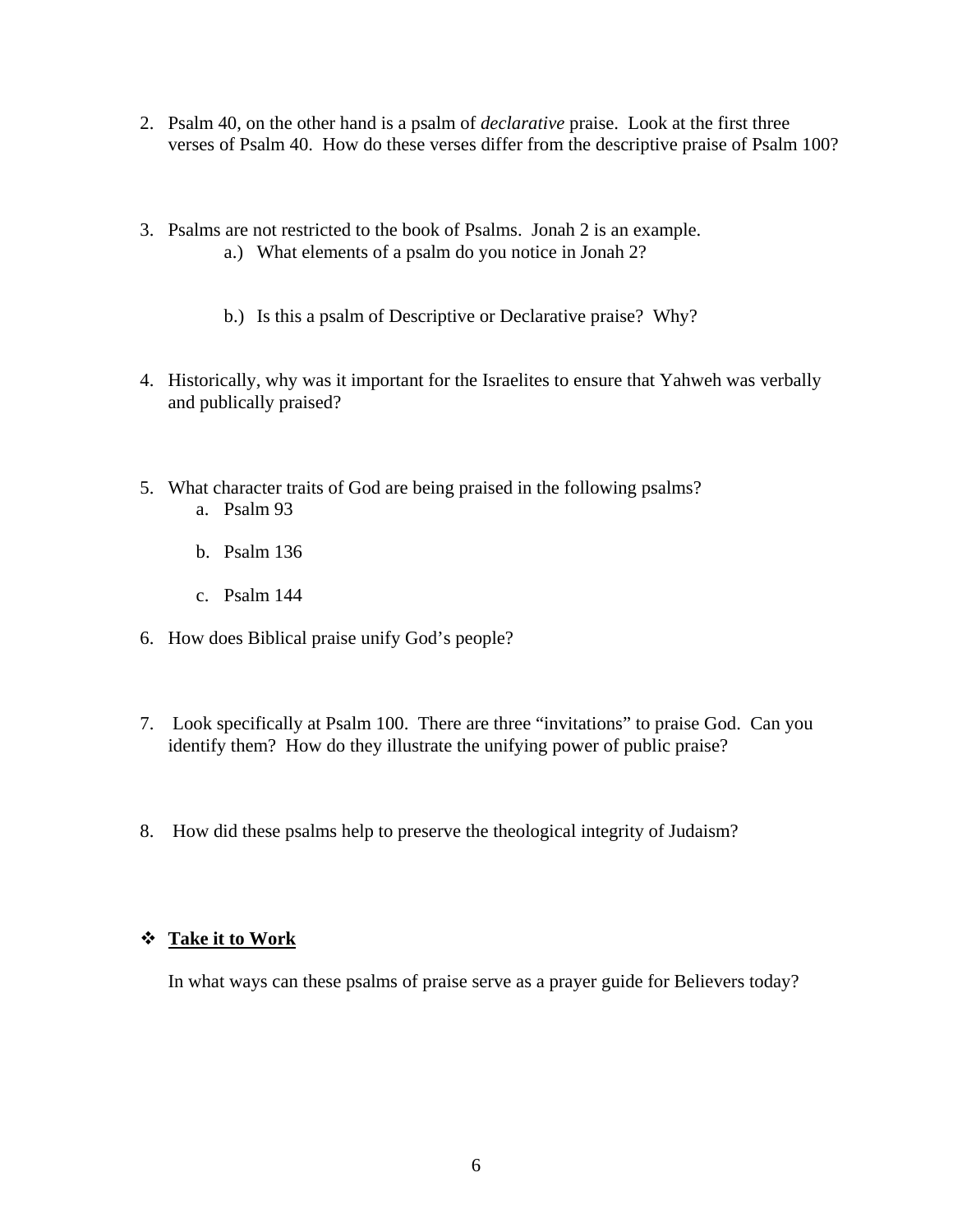## **Ses[sion 3: Psalm 22 &](http://www.hands-on.com/image/thumb/ancient2_coins.jpg) 80**



**P[salms of](http://www.hands-on.com/image/thumb/ancient2_coins.jpg)** Lament

#### Helpful Hints:

- o *La · ment*: (1) to express grief for or about; mourn.; (2) to regret deeply; (3) to grieve audibly; wail; (4) a song or poem expressing deep grief or mourning.
- o The book of Lamentations mourns the capture of Jerusalem in 587 B.C. It is also written in a poetic style with the first four chapters in an acrostic pattern.
- o Lament psalms constitute the largest genre of psalms. The heart of a lament psalm is to describe and complain to God about the suffering of the psalmist. There is also generally a plea for deliverance.
- o Many of the lament psalms also contain petitions (requests) and vows of praise.
- o There are six general elements that make up a lament psalm: (1) the introductory appeal, (2) the lament, (3) the confession of trust, (4) the petition, (5) motifs that may justify divine intervention and (6) the vow of praise.
	- 1. The genre of lament psalms can be further broken down into two sub-categories based on whether an *individual* or a *group* is speaking. Look at the following two psalms and decide whether they are individual or group. How can you tell?

Psalm 22

Psalm 80

- 2. Psalm 22 is a well formed representative of the *individual* complaint. Why is this psalm particularly important to Christianity?
- 3. In Psalm 22, what is the psalmist communicating in vv. 1-2?
- 4. Why is the "yet" significant in v.3? What does it tell us about the psalmist?
- 5. What elements of God's character does the psalmist describe in vv. 3-10?
- 6. Verse 11 of Psalm 22 is a petition for what?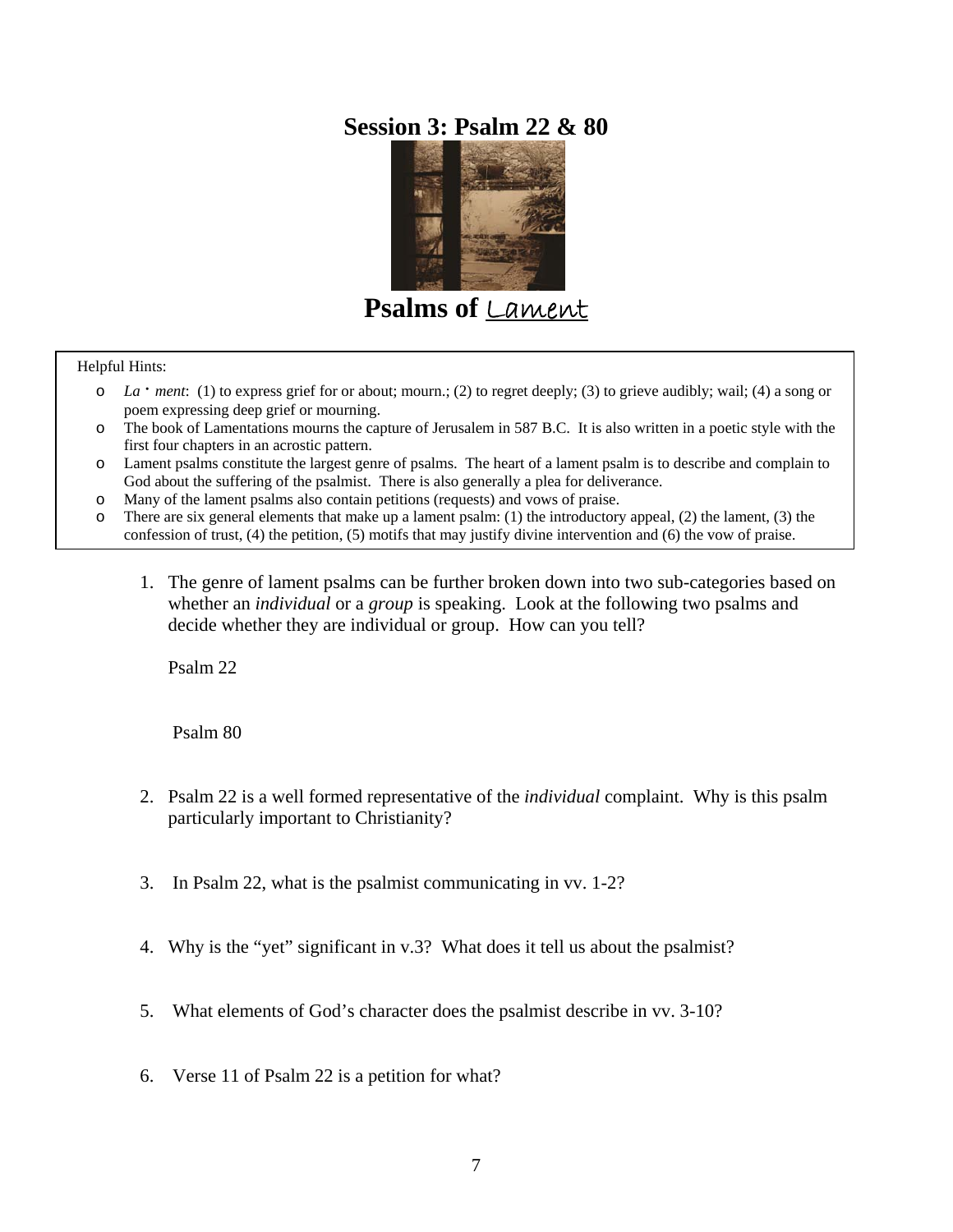- 7. What is the psalmist requesting in verses 20-22?
- 8. What choice does the psalmist make (22-25)? What does he look forward to (26-31)?
- 9. A group complaint psalm follows the general outline of the individual complaint psalm but is the expression of the community as a whole when there was a large-scale crisis like drought, enemy attack or national tragedy. Psalm 80 is a good example of group lament.

Verses 1-2 of Psalm 80 contain the invocation. What is the significance of the language used to invoke God's help?

- 9. What words alert you that there is a petition (request) in v.3?
- 10. What does the metaphor of the vine (vv. 8-12) represent? Why is it appropriate? Does it remind you of any New Testament teaching?
- 11. What promise does the psalmist make in v. 18?
- 12. What would you entitle Psalm 80?
- 13. What do these psalms communicate about the expression of pain, disappointment and complaint to God?
- 14. How can these Psalms serve as a guide to prayer?

#### **Take it to Work**

 In Evangelicalism, there is generally an emphasis on being "content in all circumstances" (Phil. 4:12), yet often at the expense of authenticity. In what ways do these lament psalms encourage us toward both contentment and authenticity?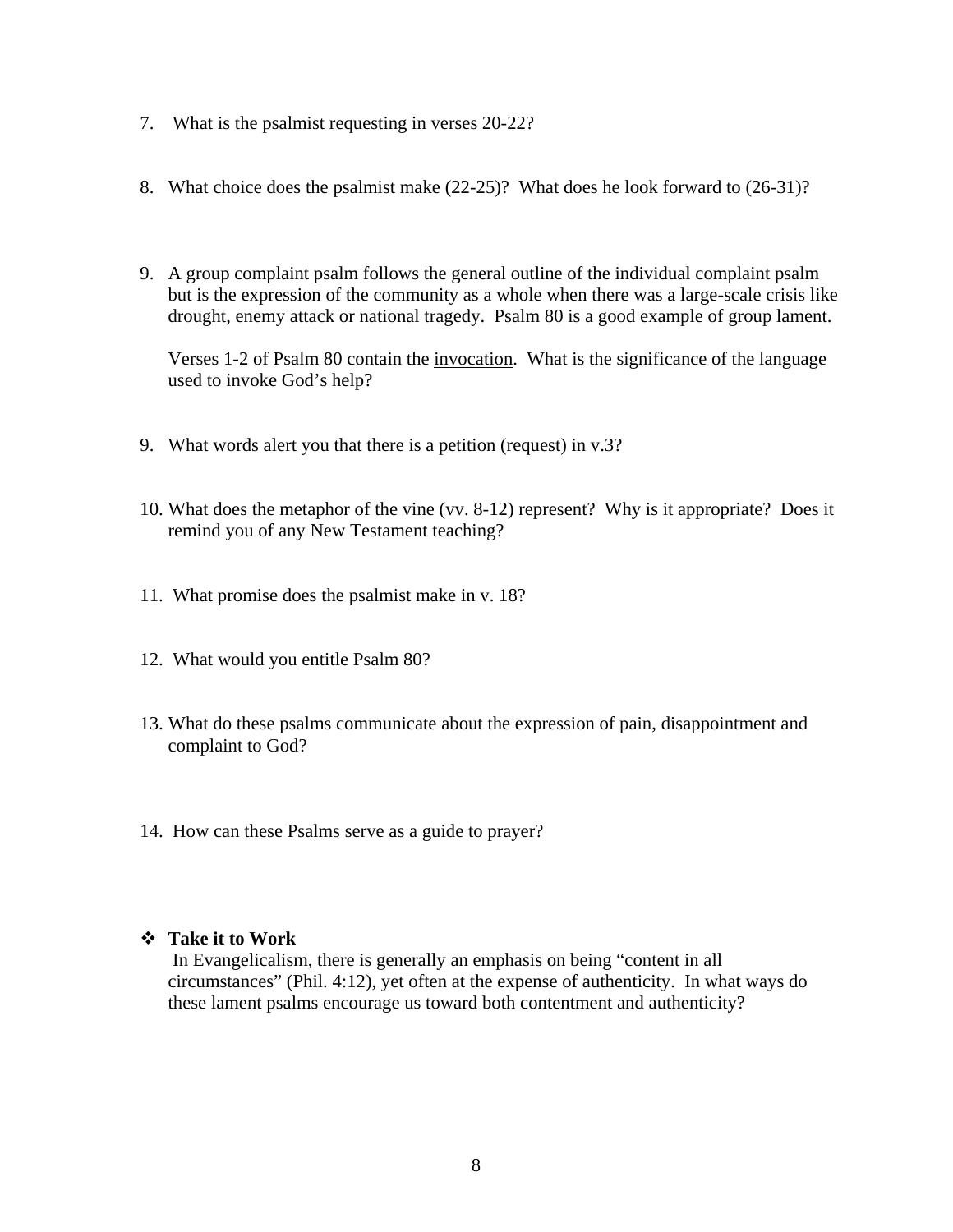## **[Session 4: Psalm 5](http://www.hands-on.com/image/thumb/ancient2_coins.jpg)1**



**Ps[alms of](http://www.hands-on.com/image/thumb/ancient2_coins.jpg)** Penitence

#### Helpful Hints:

- o *Pen·i·tence*: (1) Repentance, (2) A means of repairing a sin committed, and obtaining pardon for it, (3) Pain, sorrow or regret for a wrong committed.
- o There are seven commonly recognized penitential psalms: Psalm 6, 32, 38, 51, 102, 130 and 143. Although this category of psalms is small, it is exemplary and vitally important to the life of the Believer.
- o A Brief History Lesson: The word "penance" associated with the Roman Catholic Church is related to penitence. In 1517, Pope Leo X announced the building of St. Peter's Basilica through the sale new "indulgences" which, if purchased, promised to alleviate the penalty for sin in this life and the next. Indulgences were also available to help move loved ones from purgatory to heaven. A memorable jingle went, "As soon as the coin in the coffer rings, a soul from Purgatory springs!" It was this largely this idea of purchasing forgiveness which led Luther to pen his 95 Theses, asserting that salvation and forgiveness were available through *sola fide* (faith alone).
	- 1. The most famous example of a penitence psalm is found in psalm 51. Based on the superscription, what is the historical background of this psalm?
	- 2. Of what sins is David guilty? (See 2 Samuel 11)
	- 3. Who did God use to rebuke David? What was his relationship with David?
	- 4. Obviously the rebuke powerfully convicted David of his sin (2 Sam. 12:13). What was unique about the manner of the rebuke (2 Sam 12:1-7) and what made it so effective?
	- 5. Even though David repented of his sin, there were unfortunate consequences for his actions. What price did David pay for his sin with Bathseba? (2 Samuel 12:14-18)
	- 6. Besides recognition of sin, what are other elements of Godly repentance?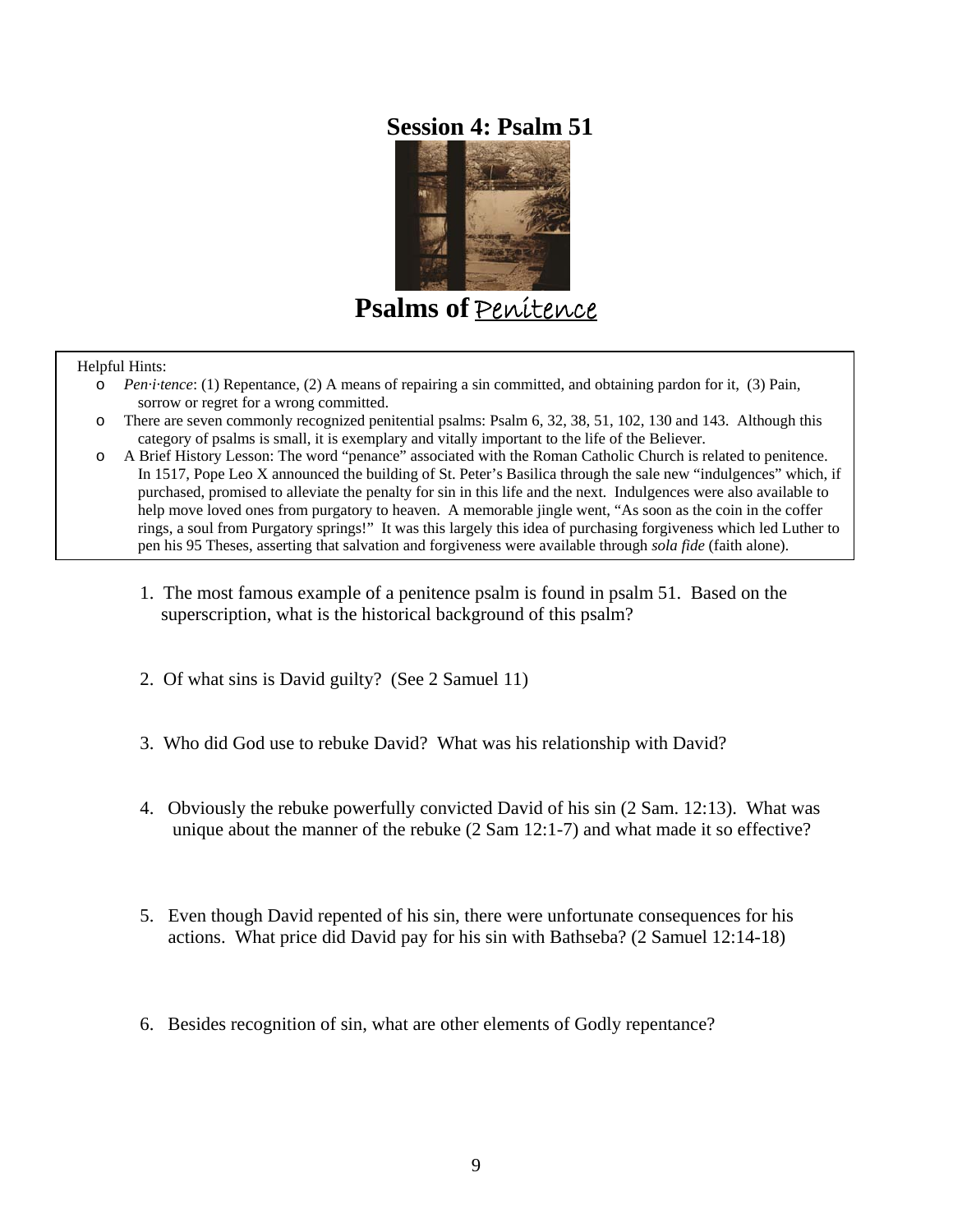- 7. In Psalm 51:17, David writes, "The sacrifices of God are a broken spirit; and broken and contrite heart, O God, you will not despise." What does David mean when he says "broken spirit" and "contrite heart"? What evidence do you see in Psalm 51 that David is broken and contrite before the Lord?
- 8. Do you see any hints from King David that he is concerned about his sin affecting the nation of Israel?
- 9. David was called "a man after God's own heart" (1 Sam. 13:14). This obviously did not mean that David was free from sin, because in fact he committed grievous sins. What was admirable and Godly about the way that David responded to his sin?
- 10. There are six other psalms commonly recognized as psalms of penitence. Choose one of the psalms below to read and study. Then answer the following questions.

## *Psalm 6, Psalm 32, Psalm 38, Psalm 102, Psalm 130, Psalm 143*

- a. Are there any poetic devices used in this psalm (for example parallelism or repetition, metaphor or simile, exaggeration)?
- b. Is there surprising honesty in the psalm? What unchanging truth can you identify?
- c. What is the experience of the psalmist?
- d. What emotions is the psalmist expressing?

## **Take it to Work**

 When you make a mistake at work, what kind of attitude enhances your witness? What harms it?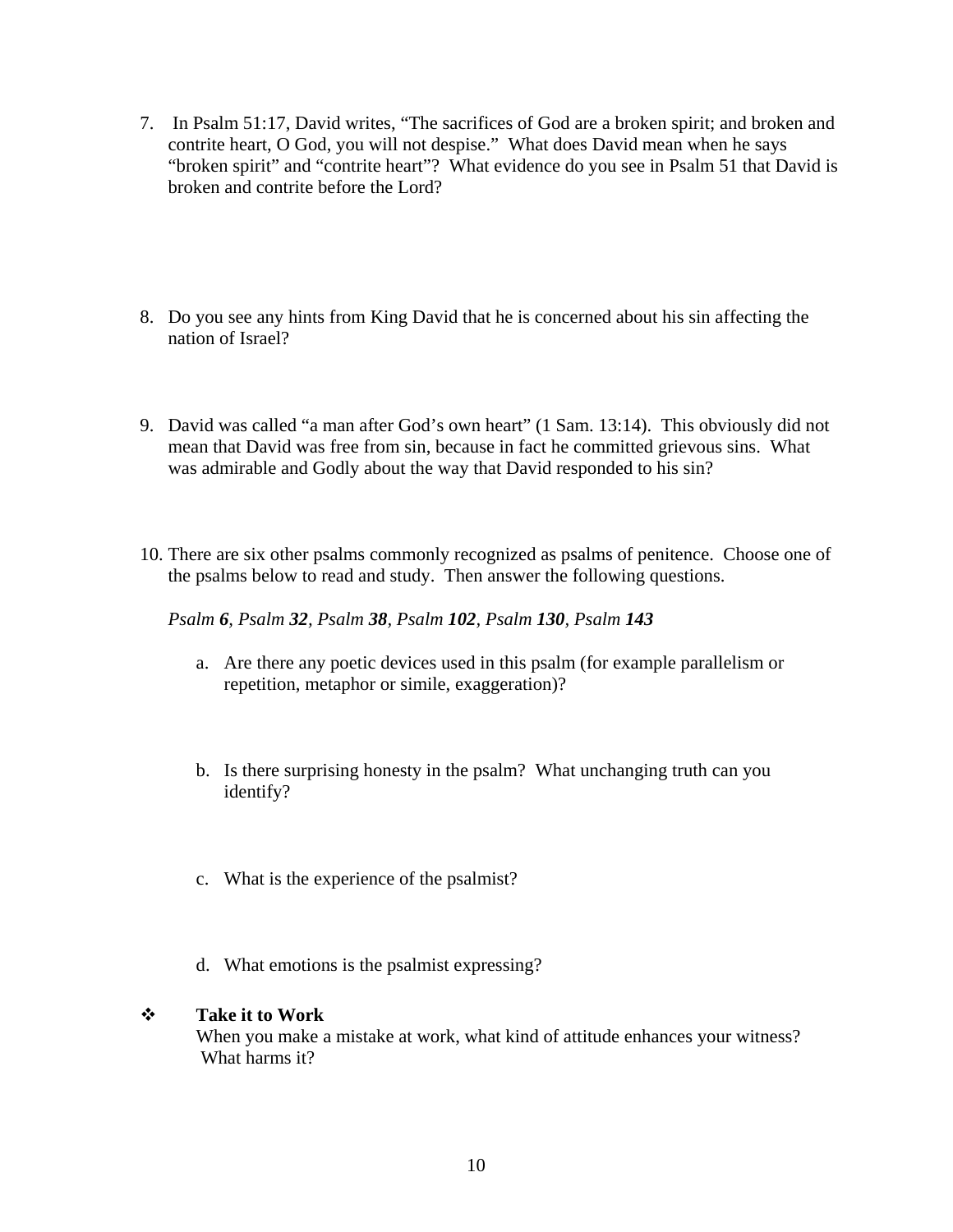## **Sessi[on 5: Psalm 67, 96](http://www.hands-on.com/image/thumb/ancient2_coins.jpg) & 99**



 **P[salms of](http://www.hands-on.com/image/thumb/ancient2_coins.jpg)** Kingship

#### Helpful Hints:

- o Kingship psalms are more formally called "Royal Psalms." These psalms celebrate the rule of Yahweh.
- o Many psalms have royal elements to them (mentions of Yahweh's eternal reign or perfect rule, for example) but these psalms are specifically centered around the idea that Yahweh is King: 47, 93, 96-99.
- o In Jewish traditions, the kingship of Yahweh psalms are messianic and forward-looking in anticipation of the decisive historical realization of the kingdom of God. In Christianity, these are eschatological and prefigure the coming of messiah (Jesus).
- o In the ancient world, mountains were the dwelling places of high "gods." Zeus lived on Mount Olympus, Baal on Mount Zaphon, Marduk on the Ziggurat and Yahweh on Mount Sinai. As the Hebrews moved from Sinai to Canaan, Yahweh's "residence" also moved – to Mount Zion, within Jerusalem. It became a symbol of the presence and power of Israel's God, and of His royal reign in Israel.
	- 1. God is a perfect King, but Israel has not always recognized Him as such. Following the death of Joshua, the book of Judges reports that, "another generation grew up, who knew neither the Lord nor what he had done for Israel. They did evil in the eyes of the Lord and served the Baals" (Judges 2:10-11). God appointed judges for the Israelites (2:16) but the people would not listen. Eventually, they bellowed for a King. Read 1 Samuel 8:6-9 and answer the questions below.
		- a. Why was Samuel displeased by the people's request for a king?
		- b. Are you surprised by the Lord's response to Samuel's prayer? Why or why not?
		- c. What emotion response do you have when you read this passage?
	- 2. The royal psalms recognize the true King of Israel. What character attributes of Yahweh are most emphasized in Psalm 99?
	- 3. In Psalm 99, what evidence do you see that Yahweh is specifically the God of Israel?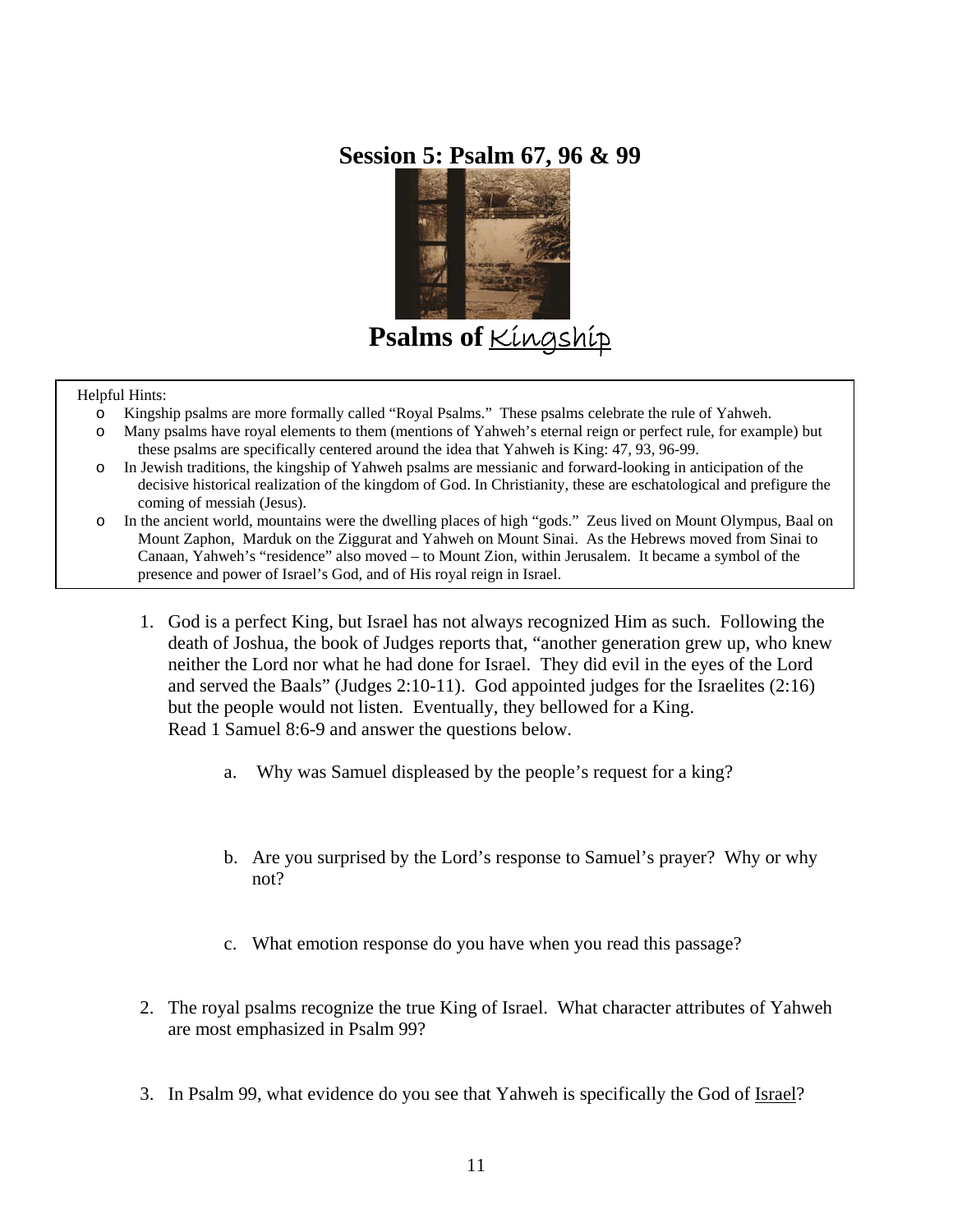- 4. In Psalm 99, what evidence do you see that Yahweh's reign extends beyond Israel?
- 5. When was this psalm written in reference to 1 Samuel 8:6-9? How do you know?
- 6. What attributes of the Lord's character are emphasized in Psalm 96?
- 7. What does this psalm encourage the people to do in response to God?
- 8. In psalm 67, a key reason for God's blessing of Israel is revealed. Read Psalm 67 and answer the following questions.
	- a. What should be the end result of Israel's being blessed by God?
	- b. According to psalm 96, how is Israel to represent their God to the people around them?
- 9. What is true about the gods of the other nations  $(v.5)$ ?
- 10. How does the historical background of Israel in regard to their kings enhance your understanding and appreciation for these royal psalms?
- 11. Handel's Messiah made its debut in Dublin in 1742. Still performed in churches and performance halls around the world today, it has become tradition for the audience to stand during the famous Hallelujah chorus. This practice dates back to the reign of King George II, who recognized that it is proper to stand in the presence of royalty as a sign of respect. The Hallelujah chorus clearly exalts Christ as the King of Kings, and tradition has it that George stood out of recognition of the True King.

Although we do not live in a monarchial system, we live under the rule of a mighty king. What does it look like when a nation has God as King?

## **Take it to Work**

What are you like when something other than your King rules you? What reminds you that He reigns?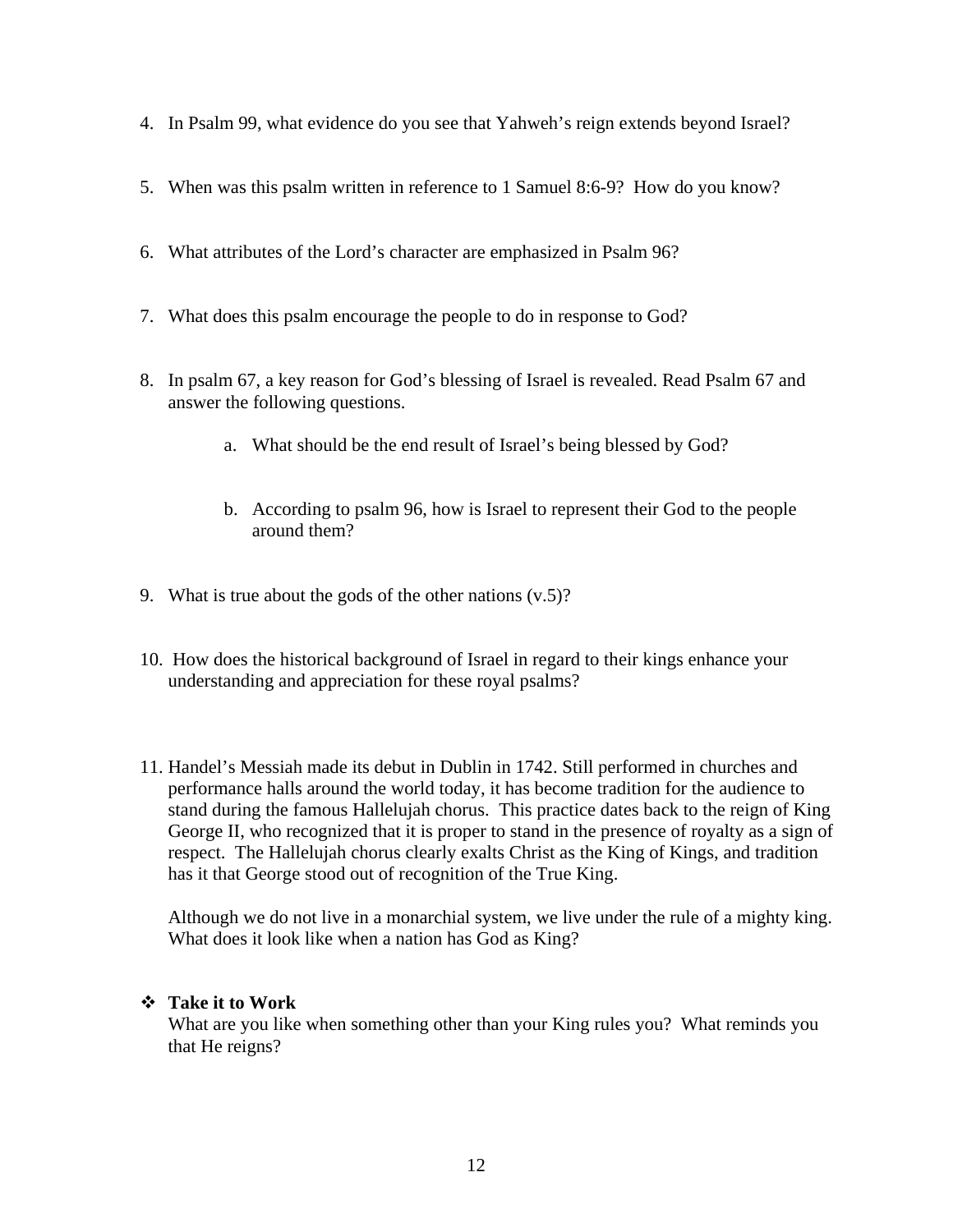## **Se[ssion 6: Psalm 1 &](http://www.hands-on.com/image/thumb/ancient2_coins.jpg) 19**



**Ps[alms of](http://www.hands-on.com/image/thumb/ancient2_coins.jpg)** Wisdom

#### Helpful Hints:

- o Whereas psalms of lament are frequently recognized by their unique structure, wisdom psalms are unique because of their content.
- o Characteristic vocabulary: wisdom, insight, learning, understanding, comprehension. Not every psalm that contains these words are "wisdom psalms," but wisdom psalms tend to use these words a lot.
- o Pronouncement of blessing: "blessed is the man who…"
- o Most significant are the words or phrases "the fear of Yahweh" or "the knowledge of the Holy."
- o Wisdom psalms are similar to the wisdom books: Job, Proverbs, Song of Solomon and Ecclesiastes. This similarity includes style, structure and content.
- o In general, wisdom literature tends to contrast the lives of those who choose to follow God (the wise or righteous) and those who choose to reject God (the foolish or wicked).
- o Other wisdom psalms: 8, 36, 37, 49, 73, 111, 112, 127, 128 and 133.
	- 1. Psalm 1 is a well known wisdom psalm. What are the attitudes and behaviors of the blessed man in Psalm 1 (vv.1-3)? To what is he compared?
	- 2. What are the attitudes and behaviors of the wicked man in psalm 1 (vv.4-5)? To what is he compared? What makes this such a powerful and effective metaphor?
	- 3. What are some results of obedience for the blessed man?
	- 4. What are some results of disobedience for the wicked man?
	- 5. The original psalms were not numbered as we have them today. They were a collection of songs that were later put into order and numbered for ease of reference. Why do you think this psalm was chosen to be first?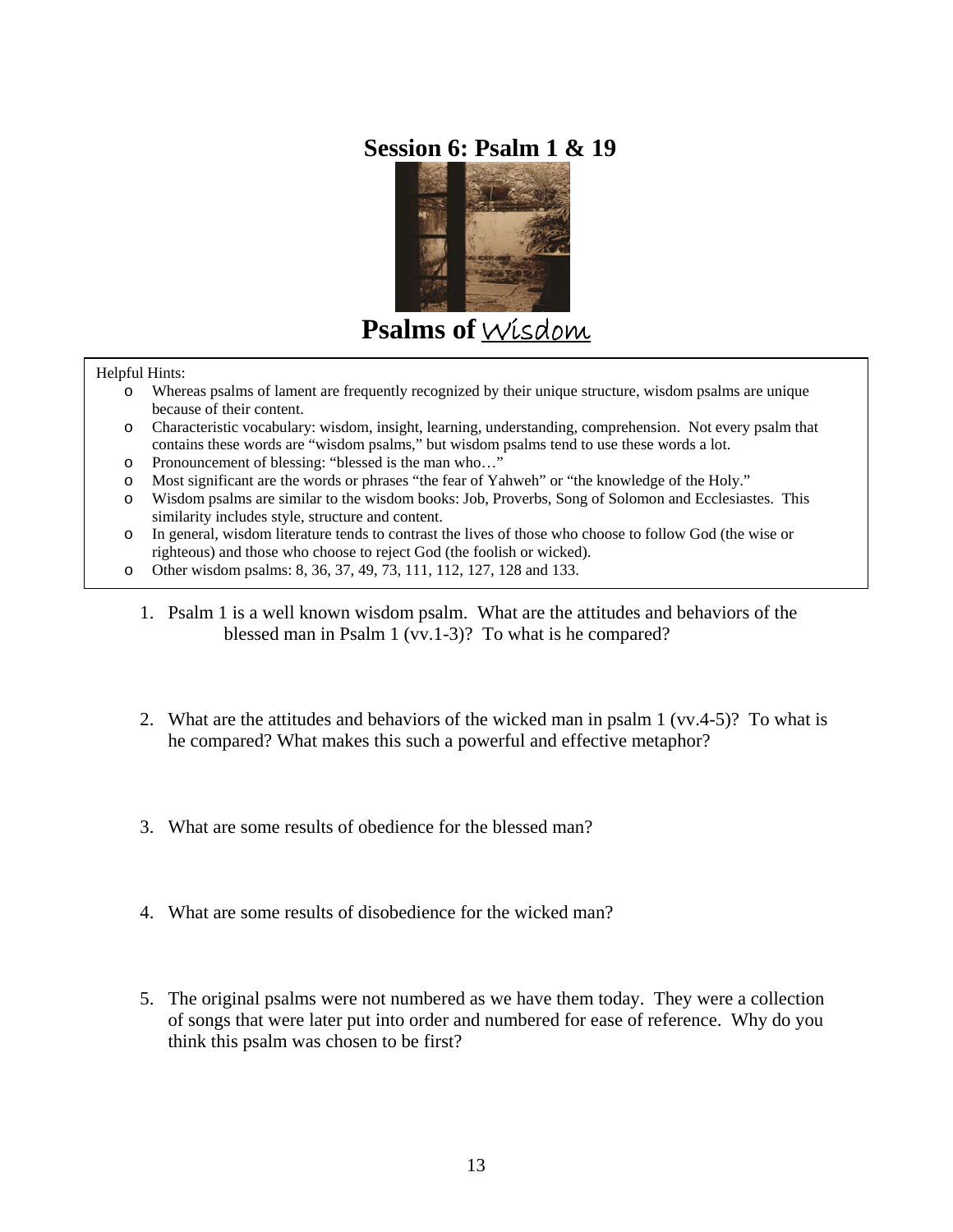- *6.* Psalm 19 is also a wisdom psalm, but with a different focus. What two things does Psalm 19 extol?
- 7. Personification is the literary device used to ascribe human attributes to inhuman objects or aspects of nature. What aspects of creation are personified in Psalm 19?
- . Romans 1:20 says, "Since the creation of the world God's invisible qualities his eternal 8 power and divine nature – have been clearly seen, being understood from what has been made, so that men are without excuse." What evidence do you see in Psalm 19 that the Psalmist was in agreement with the Apostle Paul?
- 9. The "fear of the Lord" is a very important concept throughout Scripture, but especially in wisdom literature. In the Old Testament, this language is used to refer to a person who is in a saving relationship with Yahweh. The Hebrew word "fear" in v.9 does not mean fright. What does it mean?
- 10. Faith was very closely tied to obedience in OT Israel. What evidence do you see for the importance of this connection in vv. 7-11?
- 11. Psalm 19 starts off very broad (the heavens declare the glory of God), then narrows as it describes the Law and finally ends with a personal request from the psalmist. How does the psalmist contrast himself with God in vv. 12-14?
- 12. "Wisdom literature generally contains PRINCIPLES, not PROMISES."

- Howard Hendricks

Why is this general rule important to keep in mind?

## **Take it to Work**

How do you show your coworkers that "your delight is in the law the Lord?"

## **Bibliography**